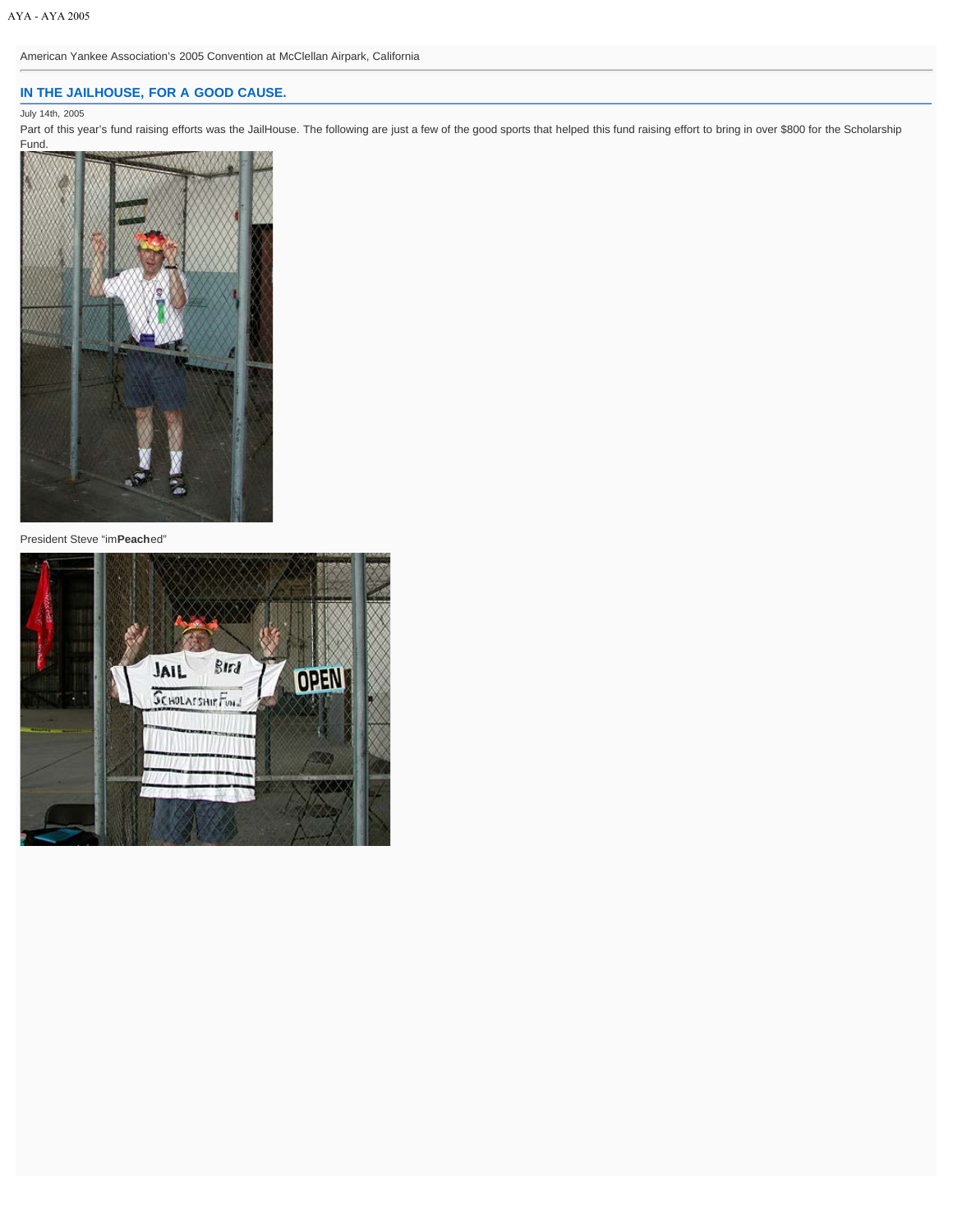

Kris



Adam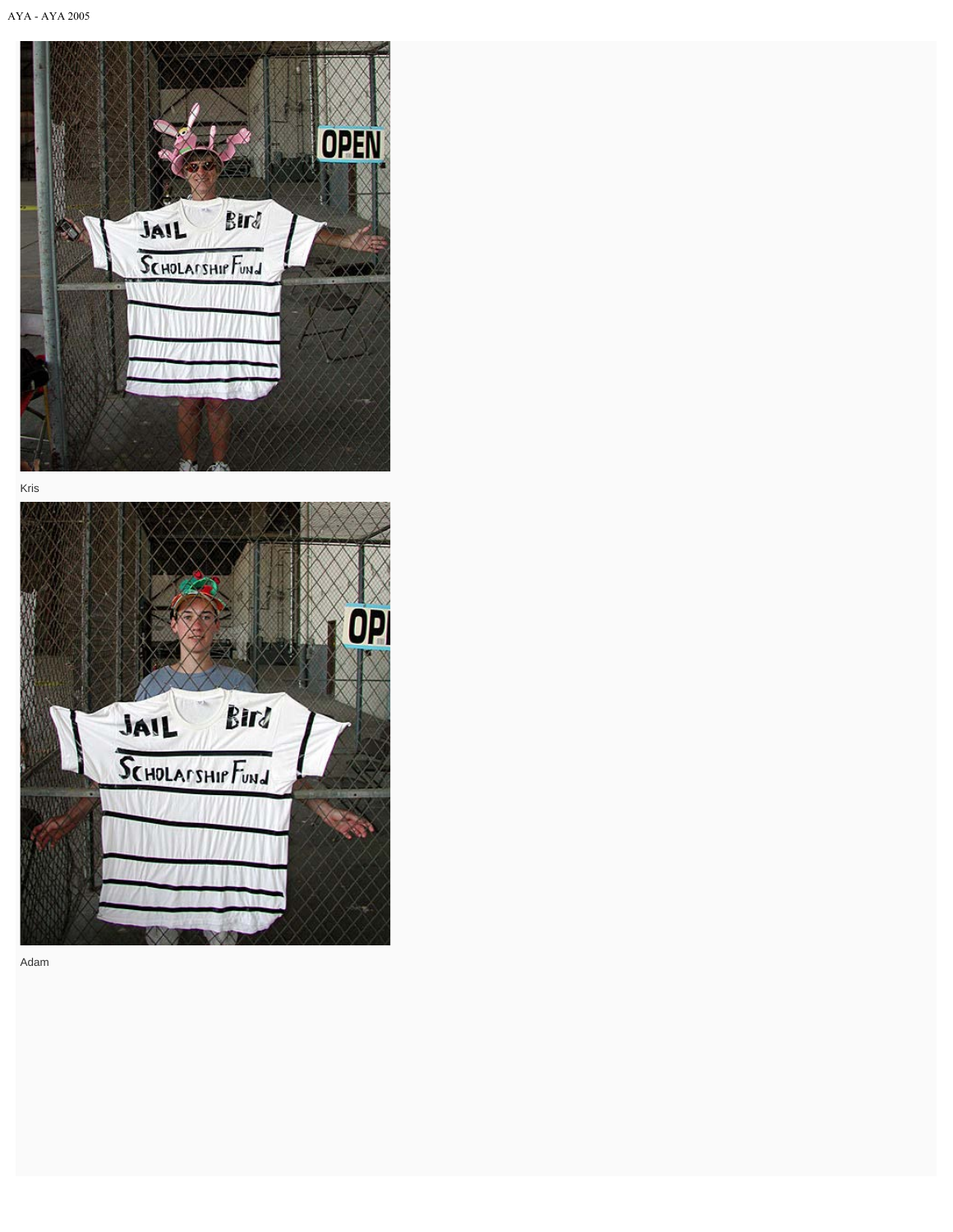

Co-conspirators Ethan and Devin with Bart Prieve lending a lifting hand



ESD 'sticky fingers' Greg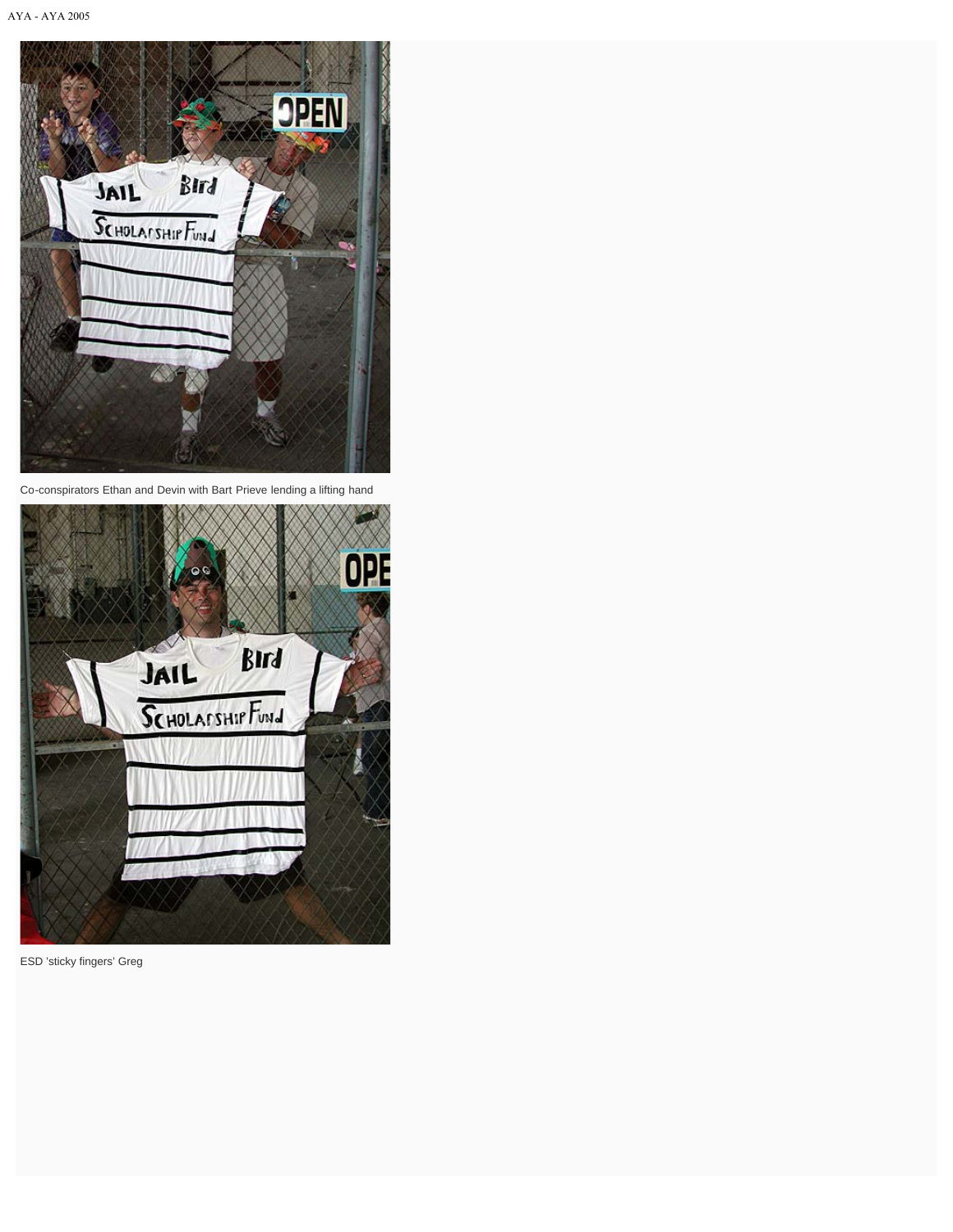

The lovely and talented Kim, Mrs 'sticky fingers'



Sheriff Guy finally comes to justice

## **[AYA MEMBERS CONTINUE A TRADITION](http://clubhouse.aya.org/aya2005/dailycoverage/index.php/20050714/aya-members-continue-a-tradition/)**

July 14th, 2005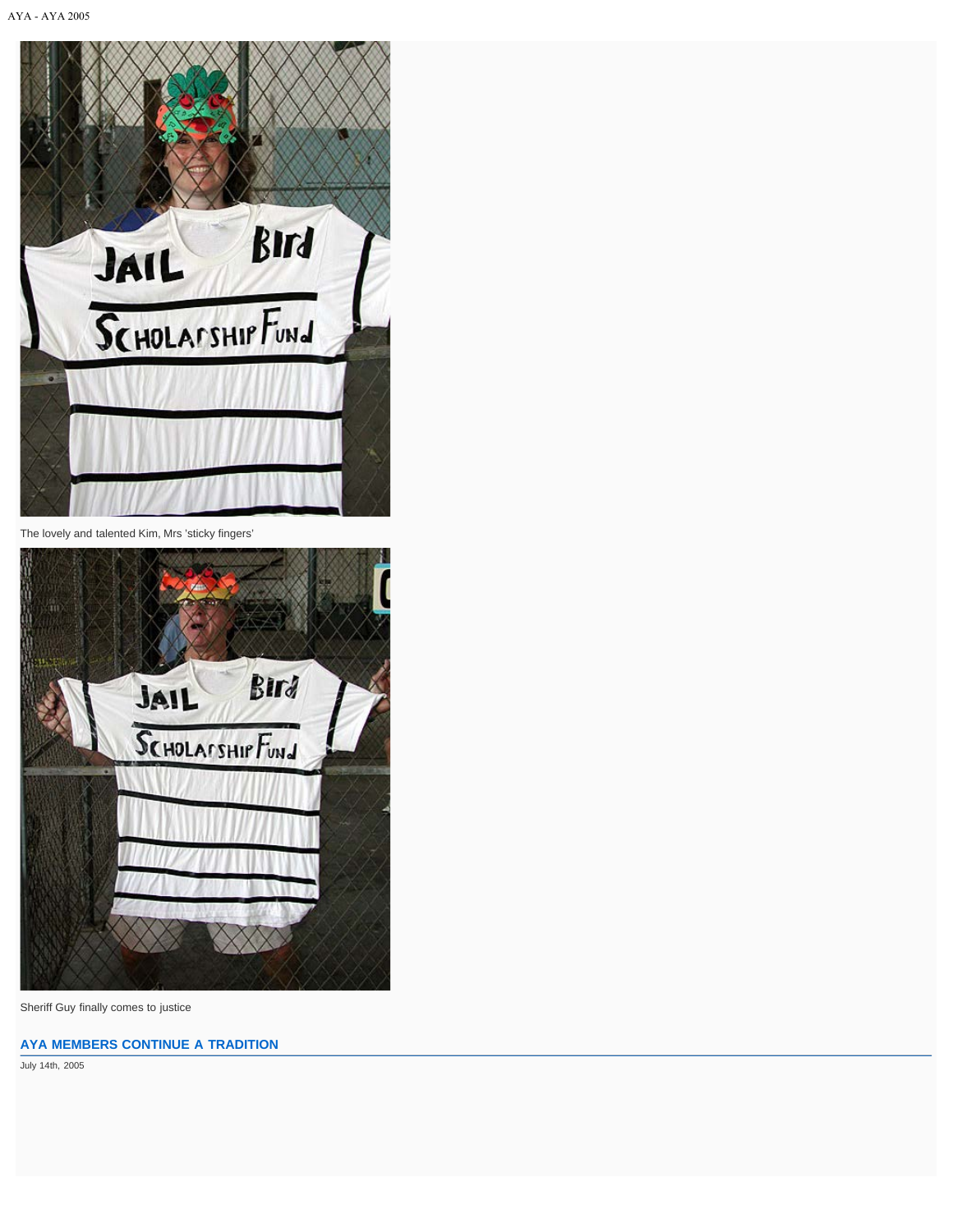

Image Details: An age old AYA tradition, ice cream!

### **[NETWORKING ISSUES PLAGUE AYA2005](http://clubhouse.aya.org/aya2005/dailycoverage/index.php/20050714/networking-issues-plague-aya2005/)**

#### July 14th, 2005

Just a quick one to let you know that your AYA2005 DailyCoverage team isn't neglecting you on purpose. The LionsGate's internet connectivity is brand new this week and has all the issues you would expect due to that. It is up now and I will try to get as much posted as possible before tonight's closing event.

I just posted a ton of pictures from Tuesday afternoon through this morning. Take a look at the galleries.

GK

## **[FLOUR BOMBING](http://clubhouse.aya.org/aya2005/dailycoverage/index.php/20050714/flour-bombing/)**

### July 14th, 2005

Despite the heat the flour bombing event was a great success. Many bombs were dropped. A few even got close to the target.

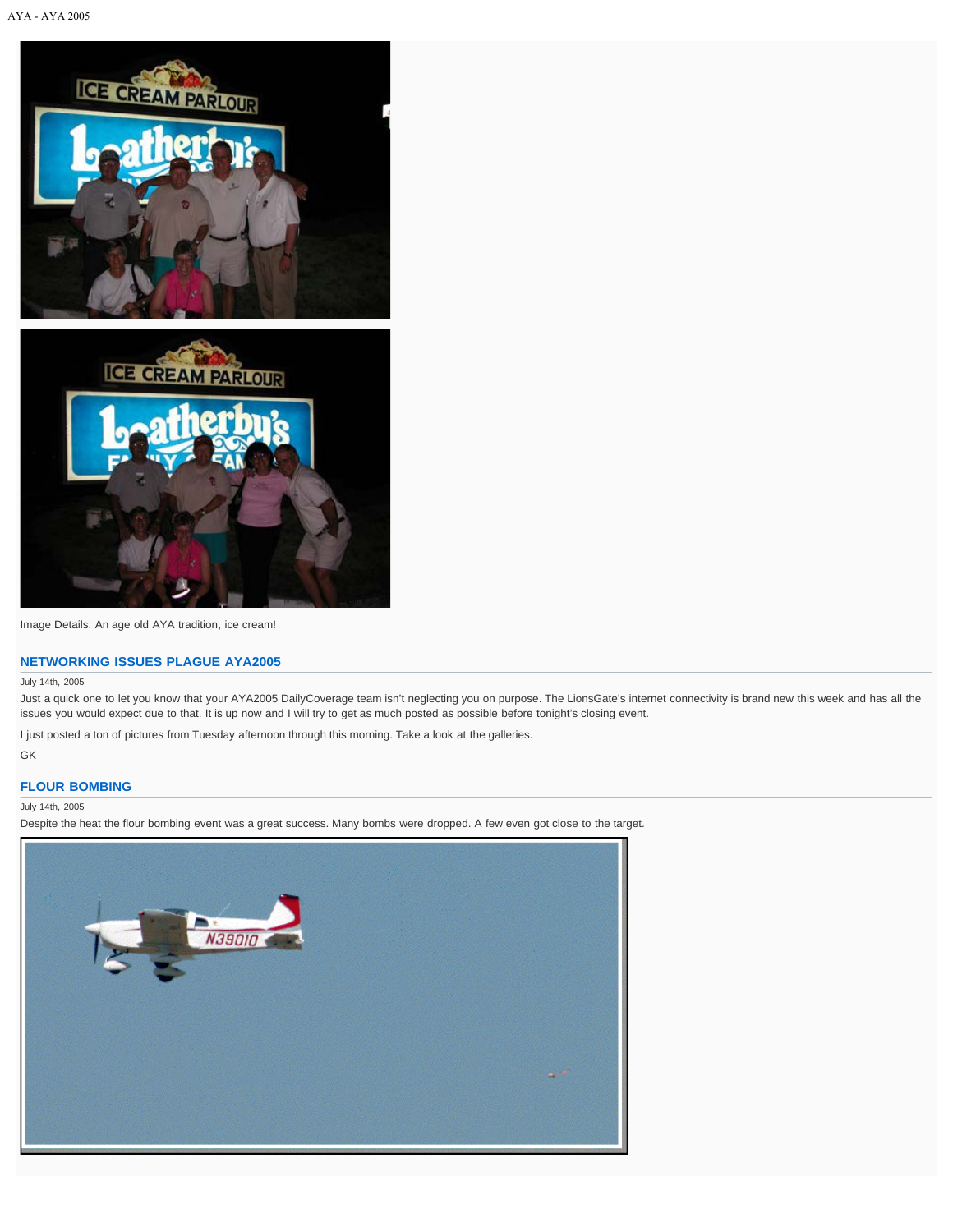## Look closely and you will see the bomb in descent.

GKetell

## **[FUND RAISING THE AYA WAY](http://clubhouse.aya.org/aya2005/dailycoverage/index.php/20050712/fund-raising-the-aya-way/)**

#### July 12th, 2005

Leave it to our "creative geniouses" to come up with interesting ways to raise money for the Scholarship Fund. This year we have two new ways to make money: the JailHouse and Roscoe's \$300 "Traveling Companion" Challenge.

The JailHouse is a jail of ill-repute. Ie you can bribe your way in or out or you can bribe others' way in. For \$1 donated to the "Sheriff" Guy Warner you can have any one you want tossed into jail for any reason and they are guaranteed a sentence of 10-minutes to Life. For \$2 you don't have to have a reason. Once in jail you get your "one phone call" and you can have someone come and bail you out for \$5. Or you can bribe your way out immediately for \$10. Lastly there is the "Roscoe" way out: for \$20 you can purchase a "Get out of Jail" card so anytime someone tries to have you arrested the Sheriff will happily take their bribe and send you on your way. ((Well, mostly. Some got their "Get Out of Jail Card" bribed over.



Poor Nigel:

The Roscoe Challenge. If and only if he can raise at least \$300 by the end of the Banquet on Thursday will he get his new flying companion. He may not donate any money himself and no one person or company may donate more than \$20 for him. So if you see Roscoe running around with a hat in his hands, feel free to help him out. More details on "his companion" soon.

Greg Ketell

### **[MONDAY FROM A AYA DIRECTOR AND CONVENTION FIRST TIMERS POINT OF VIEW](http://clubhouse.aya.org/aya2005/dailycoverage/index.php/20050712/monday-from-a-aya-director-and-convention-first-timers-point-of-view/)**

#### July 12th, 2005

Today was a full day for many of your AYA officers. First there was the Board of Directors' meeting that went from 8:30am to 1:30pm. Then we all tried to attend the seminars. Then you had the first timers introduction run by Roscoe Rosché and finally the Welcome Reception.

You will hear more about the BoD meeting later in the week. But I would like to remind you that they meetings are open to all AYA members who have interest in attending. This year we had only one non-BoD attend.

My family and I were able to attend two of the seminars. The first was Irene Arnold's presentation on Aircraft Survival. You can find a copy at [Cross Country Survival.](http://clubhouse.aya.org/aya2005/x-country-survival/) Let me know if there are any difficulties since this was my first time hacking a PowerPoint presentation into a web page.

The second seminar we attended was Yolanda Aro's awesome Southwestern Cooking. She cooked up some fabulous salsa that was later served at the Welcome Reception. She also whipped up some tastey Chicken Mole. If you aren't familiar with Mexican Mole (pronounced Mole-ay) it is a pepper/chocolate sauce that is just heavenly when done right. All of Yolanda's recipes will be posted to the AYA2005 web page just as soon as I receive them (and get back to a functional network).

Greg Ketell Your Electronic Services Director and first-convention attendee

## **[PRE-ARRIVAL DAY \(SUNDAY\)](http://clubhouse.aya.org/aya2005/dailycoverage/index.php/20050710/pre-arrival-day-sunday/)**

#### July 10th, 2005

Our fleet of 17 Grummans grew to 41 (+ one Mooney) by the end of the day. In the morning things were quiet out on the ramp, then suddenly folks started to arrive en mass. Many showed the AYA Spirit and helped out the arriving pilots by helping to park airplanes, assisting with tie downs and baggage, and bringing bottled water to new arrivals. Parking crews were busy, vans were used to shuttle folks to where they needed to get, all done by AYA volunteers. Thanks to all that helped out! Folks sat out of the sun in the huge ex KC-135 maintenance hangar, drinking water and sodas. Temperatures today were a few degrees more then yesterday, but still comfortable. Karen Wilson and Kris Britting ran the registrations back at the Lions Gate Hotel. All told we had a great day as we get ready to start this year's convention.

Rich Harrison

### **[JULY 9TH, PRE-PRE-ARRIVAL DAY](http://clubhouse.aya.org/aya2005/dailycoverage/index.php/20050709/july-9th-pre-pre-arrival-day/)**

July 9th, 2005

This morning as I have been doing all week, I left Livermore, CA for the 40 min flight to MCC. Working with NorCal Approach, they made the comment that I was the first Grumman to